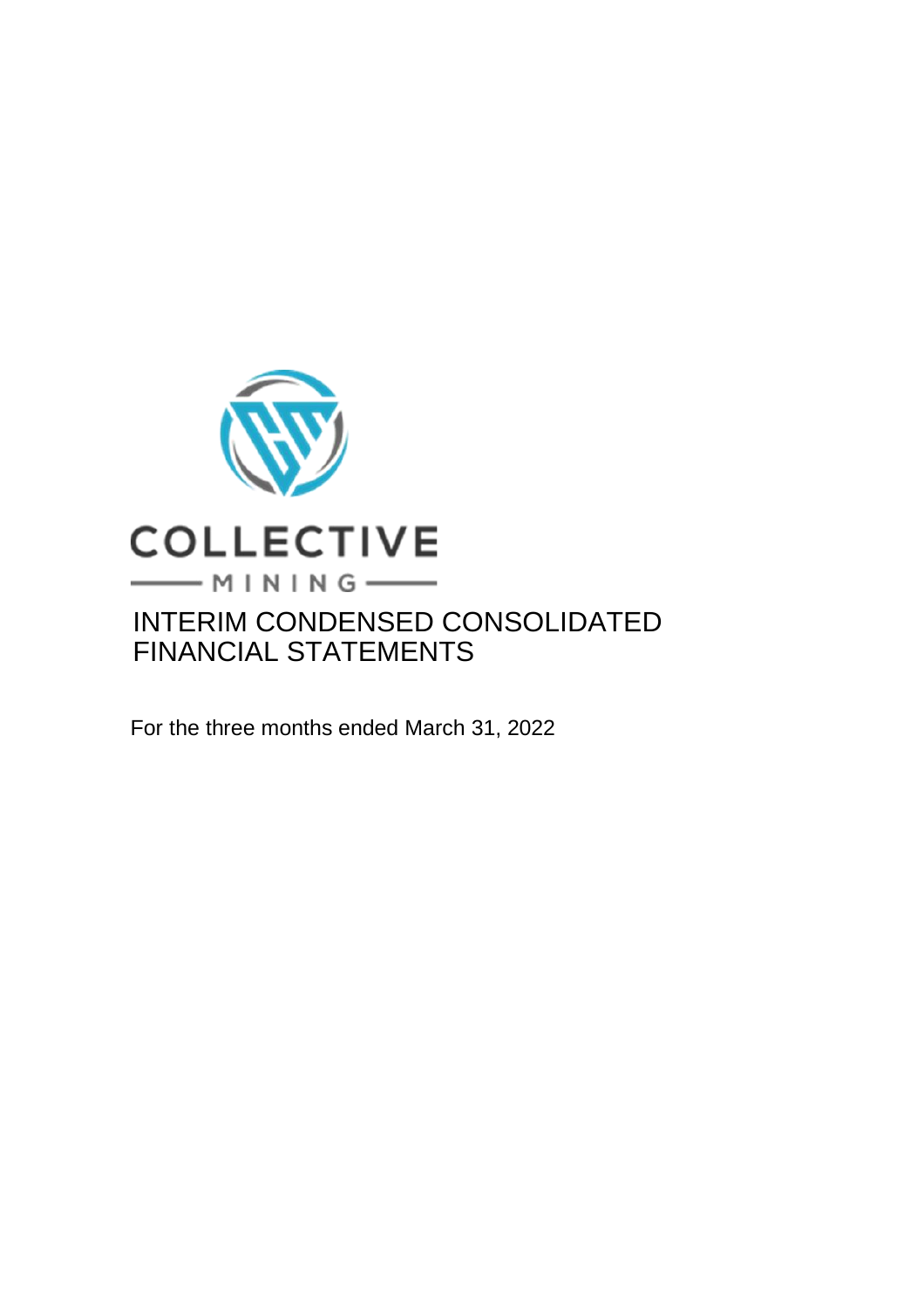## **COLLECTIVE MINING LTD. Consolidated Statement of Financial Position (unaudited)**

(All amounts expressed in U.S. Dollars, unless otherwise indicated)

|                                          |             | March 31,      | December 31, |
|------------------------------------------|-------------|----------------|--------------|
| As at                                    | <b>Note</b> | 2022           | 2021         |
|                                          |             |                | \$           |
| <b>ASSETS</b>                            |             |                |              |
| <b>Current assets:</b>                   |             |                |              |
| Cash and cash equivalents                | 12(a)       | 12,586,316     | 16,308,805   |
| Receivables and prepaid expenses         | 5           | 502,713        | 391,337      |
|                                          |             | 13,089,029     | 16,700,142   |
| Non-current assets:                      |             |                |              |
| Equipment and other fixed assets         | 6           | 367,317        | 343,749      |
| Long-term VAT receivable                 | 8           | 358,528        | 222,096      |
|                                          |             | 725,845        | 565,845      |
| <b>Total assets</b>                      |             | 13,814,874     | 17,265,987   |
|                                          |             |                |              |
| <b>LIABILITIES AND EQUITY</b>            |             |                |              |
| <b>Current liabilities:</b>              |             |                |              |
| Account payables and accrued liabilities |             | 1,293,828      | 1,566,035    |
| Current portion of lease liability       | 9           | 82,149         | 55,727       |
|                                          |             | 1,375,977      | 1,621,762    |
| <b>Non-current liabilities:</b>          |             |                |              |
| Lease liability                          | 9           | 105,838        | 65,927       |
|                                          |             | 105,838        | 65,927       |
|                                          |             | 1,481,815      | 1,687,689    |
|                                          |             |                |              |
| Equity:                                  |             |                |              |
| Share capital                            | 13          | 25,192,092     | 25,192,092   |
| Contributed surplus                      |             | 10,171,522     | 9,393,189    |
| Deficit                                  |             | (23, 030, 555) | (19,006,983) |
|                                          |             | 12,333,059     | 15,578,298   |
| <b>Total liabilities and equity</b>      |             | 13,814,874     | 17,265,987   |
|                                          |             |                |              |

Commitments and contingencies 18

The accompanying notes are an integral part of these consolidated financial statements.

ON BEHALF OF THE BOARD:

Ari Sussman **Paul Begin** Executive Chairman CFO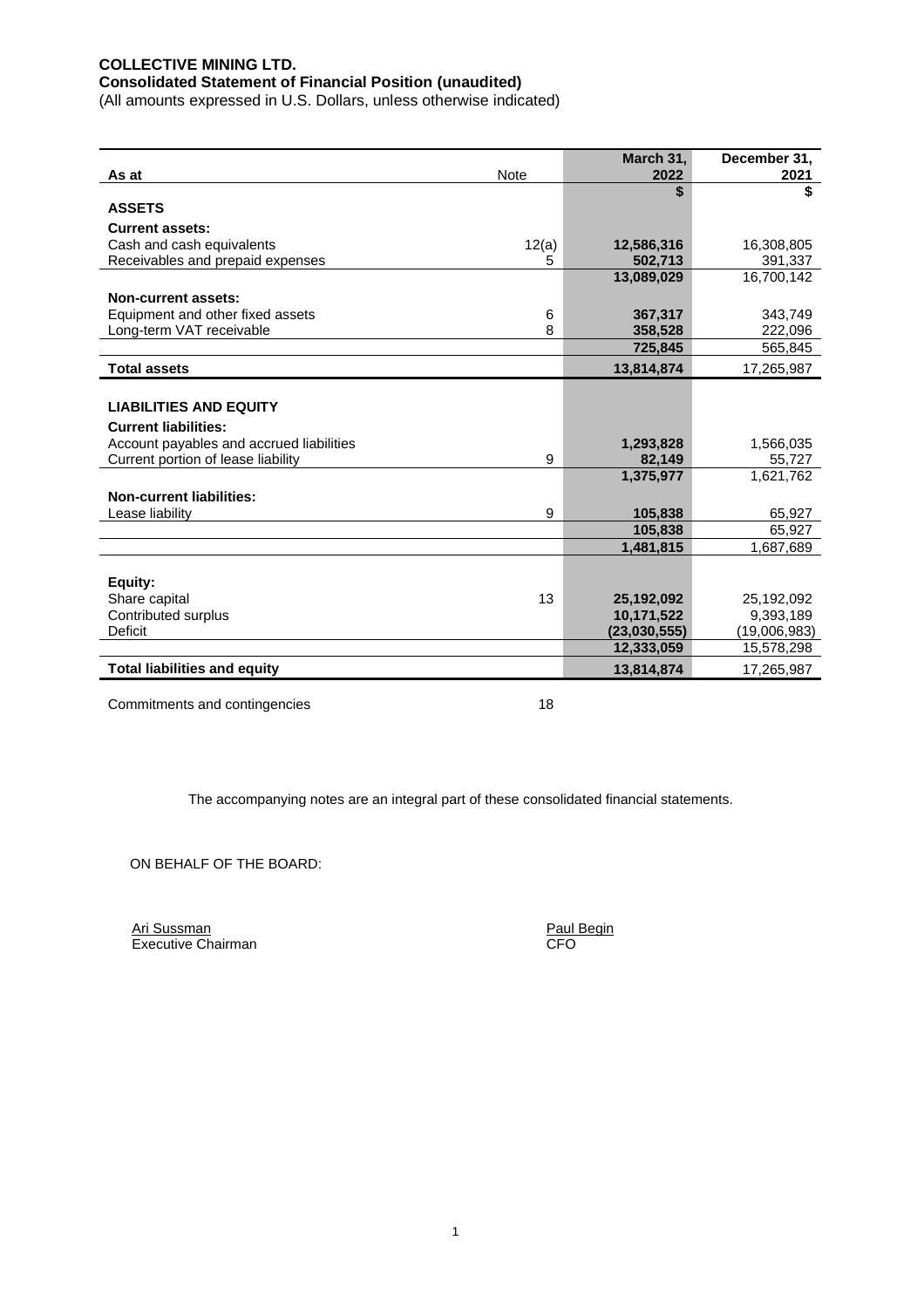## **COLLECTIVE MINING LTD. Consolidated Statement of Operations and Comprehensive Loss (unaudited)**

(All amounts expressed in U.S. Dollars, unless otherwise indicated)

| For the three months ended                              | Note  | March 31,<br>2022 | March 31,<br>2021 |
|---------------------------------------------------------|-------|-------------------|-------------------|
|                                                         |       |                   | \$                |
| <b>Expenses</b>                                         |       |                   |                   |
| <b>Exploration and evaluation</b>                       | 16(a) | (2,938,447)       | (1,424,007)       |
| General and administration                              | 16(b) | (1,330,968)       | (664,396)         |
|                                                         |       | (4,269,415)       | (2,088,403)       |
|                                                         |       |                   |                   |
| Other income (expenses)<br>Foreign exchange gain (loss) |       | 237,673           | 6,469             |
|                                                         |       |                   |                   |
| Other income (expense)                                  |       | 15,889            |                   |
| Net loss before finance items and income tax            |       | (4,015,853)       | (2,081,934)       |
| Finance income (expense)                                |       |                   |                   |
| Finance costs                                           | 16(c) | (7, 719)          | (10, 558)         |
| Net loss before income tax                              |       | (4,023,572)       | (2,092,492)       |
| Income tax                                              |       |                   |                   |
| Net loss and comprehensive loss                         |       | (4,023,572)       | (2,092,492)       |
|                                                         |       |                   |                   |
| Basic and diluted loss per common share                 |       | (0.08)            | (0.09)            |
| Weighted average common shares outstanding,             |       |                   |                   |
| basic and diluted                                       |       | 47,386,715        | 22,095,243        |

The accompanying notes are an integral part of these consolidated financial statements.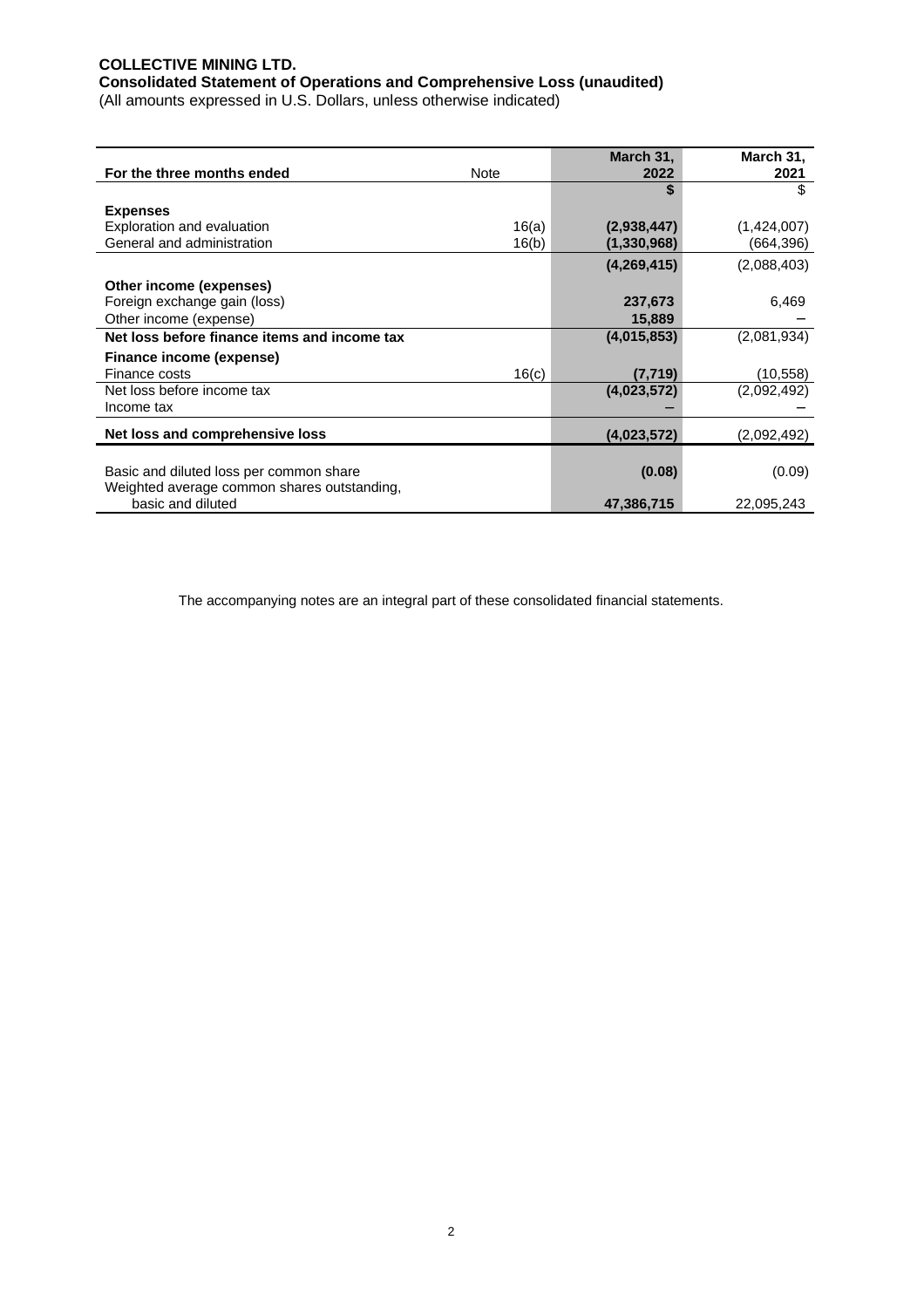# **COLLECTIVE MINING LTD.**

#### **Consolidated Statement of Cash Flows (unaudited)**

(All amounts expressed in U.S. Dollars, unless otherwise indicated)

|                                                    |               | March 31,   | March 31,   |
|----------------------------------------------------|---------------|-------------|-------------|
| For the three months ended                         | <b>Note</b>   | 2022        | 2021        |
|                                                    |               |             | \$          |
| Cash flows from (used in) operating activities     |               |             |             |
| Net loss                                           |               | (4,023,572) | (2,092,492) |
| Items not involving cash and cash equivalents:     |               |             |             |
| Finance costs expensed                             | 16(c)         | 7,719       | 6,431       |
| Foreign exchange (gain) loss                       |               | (237, 673)  | (6, 469)    |
| Share-based compensation                           | 16b)          | 778,333     | 125,643     |
| Depreciation and amortization                      | $16(a)$ , (b) | 61,737      | 20,017      |
| Net changes in working capital items               | 17(a)         | (534,767)   | 994,461     |
|                                                    |               | (3,948,223) | (952, 409)  |
| Cash flows from (used in) financing activities     |               |             |             |
| Cash received from option exercises                | 13, 15        |             | 78,854      |
| Loan and related party payables                    | 10, 17(b)     |             | (42, 691)   |
| Lease payments                                     | 9             | (26, 467)   | (18, 515)   |
|                                                    |               | (26,467)    | 17,648      |
| Cash flows from (used in) investing activities     |               |             |             |
| Acquisition of fixed assets                        | 8             | (11, 544)   | (61, 690)   |
| Acquisition of intangible assets                   |               |             |             |
|                                                    |               | (11, 544)   | (61, 690)   |
| Net change in cash and cash equivalents during the |               |             |             |
| year                                               |               | (3,986,234) | (996, 451)  |
| Cash and cash equivalents, opening balance         |               | 16,308,805  | 1,717,385   |
| Foreign exchange effect on cash balances           |               | 263,745     | (16, 773)   |
| Cash and cash equivalents, ending balance          |               | 12,586,316  | 704,161     |

The accompanying notes are an integral part of these consolidated financial statements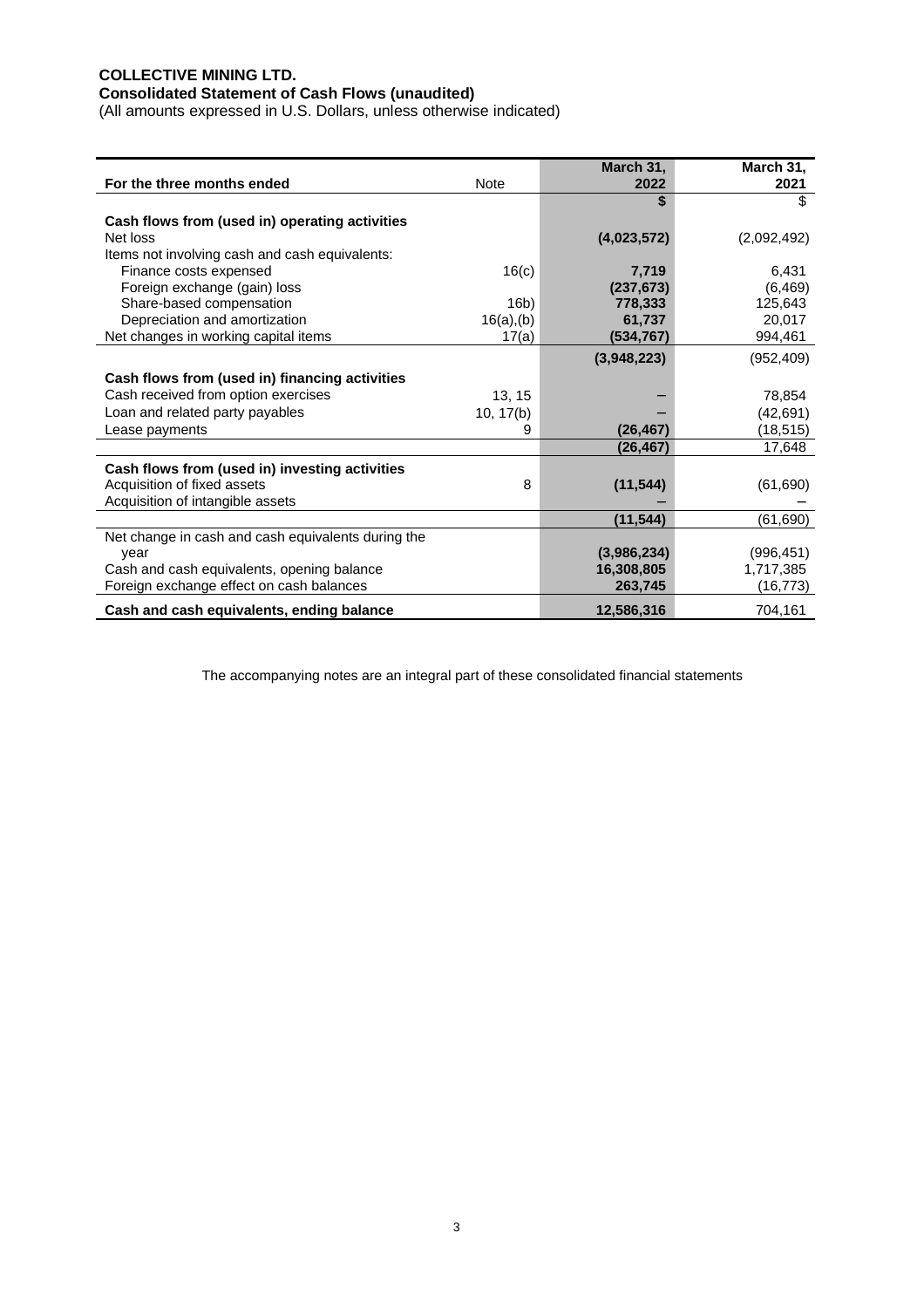## **COLLECTIVE MINING LTD. Consolidated Statement of Changes in Equity (unaudited)**

(All amounts expressed in U.S. Dollars, unless otherwise indicated)

|                         |        | Number of     |              |                    |                |             |
|-------------------------|--------|---------------|--------------|--------------------|----------------|-------------|
|                         |        | <b>shares</b> |              |                    |                |             |
|                         |        | issued and    | <b>Share</b> | <b>Contributed</b> |                |             |
|                         | Note   | outstanding   | capital      | surplus            | <b>Deficit</b> | Total       |
|                         |        |               |              |                    |                |             |
| Balance January 1, 2022 |        | 47,386,715    | 25,192,092   | 9,393,189          | (19,006,983)   | 15,578,298  |
| Exercise of options     | 13, 15 |               |              |                    |                |             |
| Share-based             |        |               |              |                    |                |             |
| compensation            | 15     |               |              | 778,333            |                | 778,333     |
| Net loss for the period |        |               |              |                    | (4,023,572)    | (4,023,572) |
| Balance March 31, 2022  |        | 47,386,715    | 25,192,092   | 10,171,522         | (23,030,555)   | 12,333,059  |
| Balance January 1, 2021 |        | 21,617,465    | 3,050,813    | 542,698            | (1,700,470)    | 1,893,041   |
| Exercise of options     | 13.15  | 500.000       | 78.854       |                    |                | 78.854      |
| Share-based             |        |               |              |                    |                |             |
| compensation            | 15     |               |              | 125,643            |                | 125,643     |
| Net loss for the period |        |               |              |                    | (2,092,492)    | (2,092,492) |
| Balance March 31, 2021  |        | 22,117,465    | 3,129,667    | 668,341            | (3,792,962)    | 5,046       |

The accompanying notes are an integral part of these consolidated financial statements.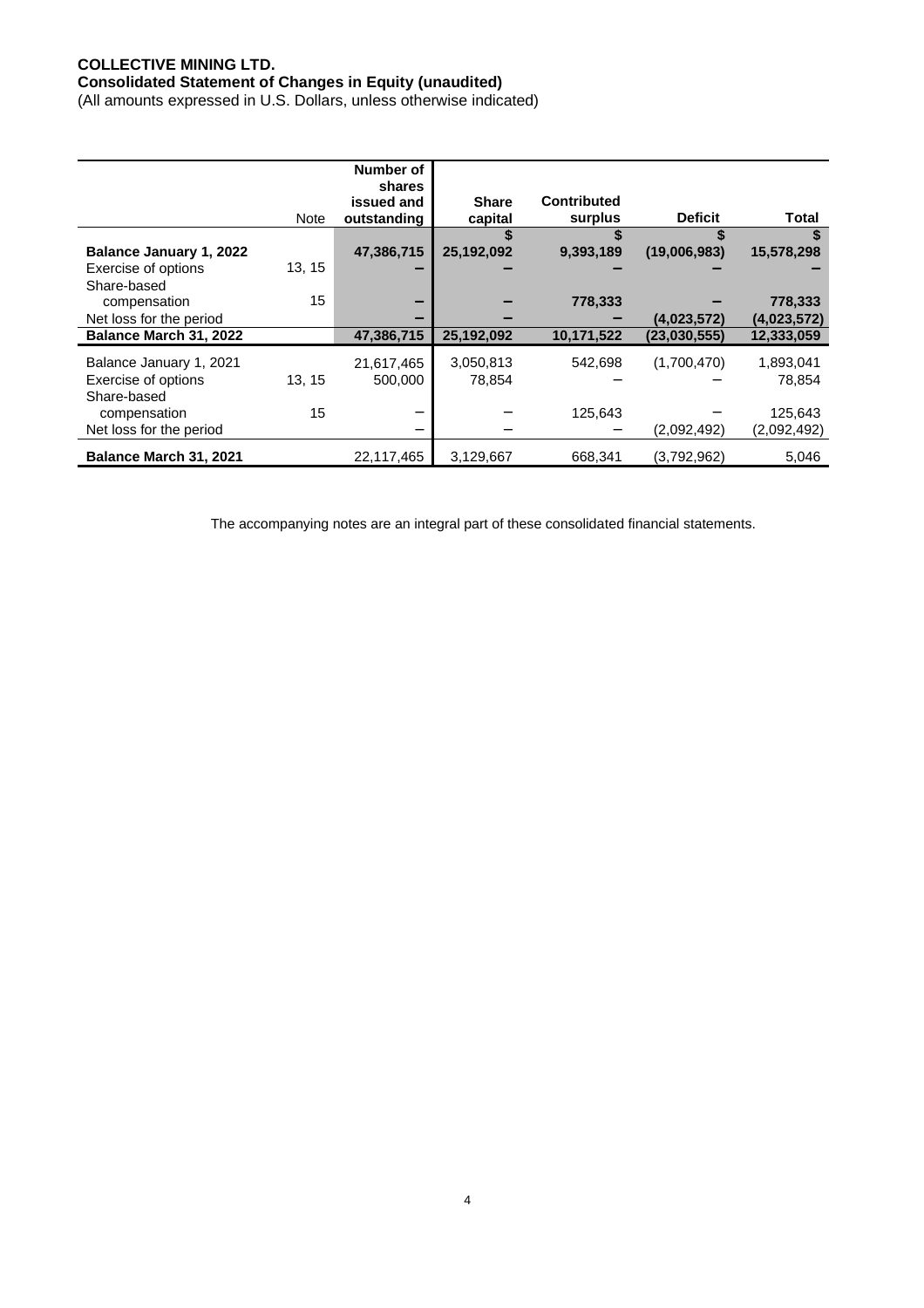Tabular dollar amounts represent United States ("U.S.") dollars, unless otherwise shown. References to C\$/CAD and COP are to Canadian dollars and Colombian pesos, respectively.

## **1. NATURE OF OPERATIONS**

Collective Mining Ltd. ("CML") is the resulting issuer upon completion of a three-cornered amalgamation between Collective Mining Inc. ("CMI" or "Old Collective") and POCML 5 Inc. ("POCML"), a company listed on the Toronto Stock Venture Exchange (the "TSXV"), resulting in a reverse take-over of POCML by CMI (the "RTO" or the "RTO Transaction") on May 20, 2021. (See Note 14).

CMI was incorporated under the Business Corporations Act (Ontario) on February 11, 2020 and was the holding company of the wholly-owned subsidiary Collective Mining Limited, a Bermuda company incorporated under the Bermuda Companies Act 1981. In addition, wholly owned subsidiaries, incorporated in Colombia, hold certain exploration properties. Prior to May 20, 2021, CMI was controlled by a founding shareholder, who is also the Executive Chairman of the Board of Directors.

On May 20, 2021, pursuant to the closing of the RTO, CML's common shares were accepted for listing and began trading on the TSXV under the symbol "CNL".

The registered office for CML is located at 82 Richmond St E 4<sup>th</sup> Floor Toronto, Ontario, Canada.

CML and its subsidiaries (collectively referred to as the "Company") are principally engaged in the acquisition, exploration and development of mineral properties located in South America. The Company principally carries on business through an Ontario corporation and a foreign company branch office in Colombia.

To date, the Company has not generated any revenue from mining or other operations as it is considered to be in the exploration stage.

## **2. BASIS OF PREPARATION**

## **Statement of Compliance**

The unaudited interim consolidated financial statements of the Company have been prepared in accordance with International Financial Reporting Standards ("IFRS") as issued by the International Accounting Standards Board ("IASB") applicable to the preparation of interim consolidated financial statements, including International Accounting Standard ("IAS") 34, Interim Financial Reporting ("IAS 34"), on a basis consistent with those accounting policies followed by the Company in the most recent audited annual consolidated financial statements.

These interim financial statements do not include all the information required for full annual financial statements. Certain information, in particular, accompanying notes normally included in the audited annual consolidated financial statements prepared in accordance with IFRS, has been omitted or condensed. The accounting policies and the significant judgements, estimates and assumptions used in the application of the accounting policies in the preparation of these unaudited interim consolidated financial statements are those described in notes 2, 3, and 4 of the audited annual consolidated financial statements for the year ended December 31, 2021 and have been consistently applied throughout all periods presented as if these policies had always been in effect.

These unaudited interim condensed consolidated financial statements were approved and authorized by the Audit Committee, on behalf of the Board of Directors of the Company, on May 25<sup>th</sup>, 2022.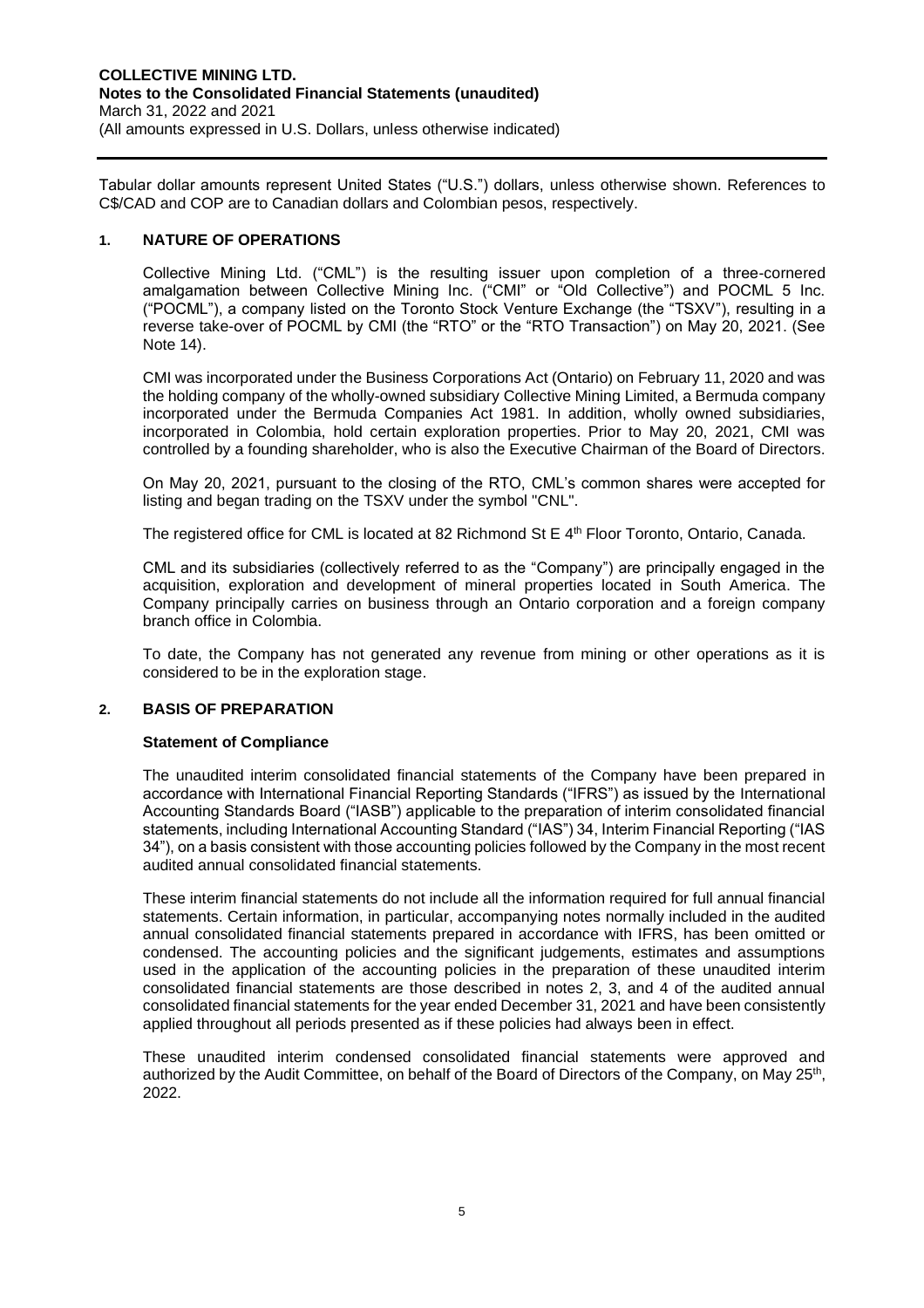## **3. NEW ACCOUNTING STANDARDS**

## **(a) New Accounting Standards and Interpretations adopted**

**i.** IAS 16, Property, Plant and Equipment ("IAS 16") was amended to prohibit the deduction of proceeds from the sale of items produced from an item of property, plant and equipment while the entity is preparing the asset for its intended use. IAS 16 further clarifies that the financial performance of the asset is not relevant in the assessment of the technical and physical performance of the asset.

Effective January 1, 2022, the Company adopted the amendment to IAS 16. The adoption did not have an impact on the Company's consolidated financial statements as the Company is not yet in the construction phase.

## **(b) New Accounting Standards and Interpretations not yet adopted**

The following revised standards and amendments, unless otherwise stated, are effective on or after January 1, 2023, with early adoption permitted, and have not been applied in preparing these consolidated financial statements. The Company does not plan to adopt any of these standards before they become effective.

**i.** IAS 1, Presentation of Financial Statements ("IAS 1") was amended to clarify the classification of liabilities between current and noncurrent to be based on the rights that exist at the end of the reporting period and that such classification is unaffected by the expectations of the entity or events after the reporting date. The changes must be applied retrospectively in accordance with IAS 8, Accounting Policies, Changes in Accounting Estimates and Errors ("IAS 8") and are effective on or after January 1, 2023, with early adoption permitted.

The Company does not expect an impact to its consolidated financial statements on adoption.

**ii.** IAS 1 was also amended to help preparers in deciding which accounting policies to disclose in their financial statements. The amendments are effective on or after January 1, 2023.

The Company does not expect an impact to its consolidated financial statements on adoption.

## **4. OPERATING SEGMENTS**

An operating segment is a component of an entity that engages in business activities from which it may earn revenues and incur expenses (including revenues and expenses relating to transactions with other components of the same entity), whose operating results are regularly reviewed by the entity's chief operating decision-maker to make decisions about resources to be allocated to the segment and assess its performance, and for which discrete financial information is available.

The Company's operations comprise a single reporting operating segment engaged in mineral development and exploration in Colombia.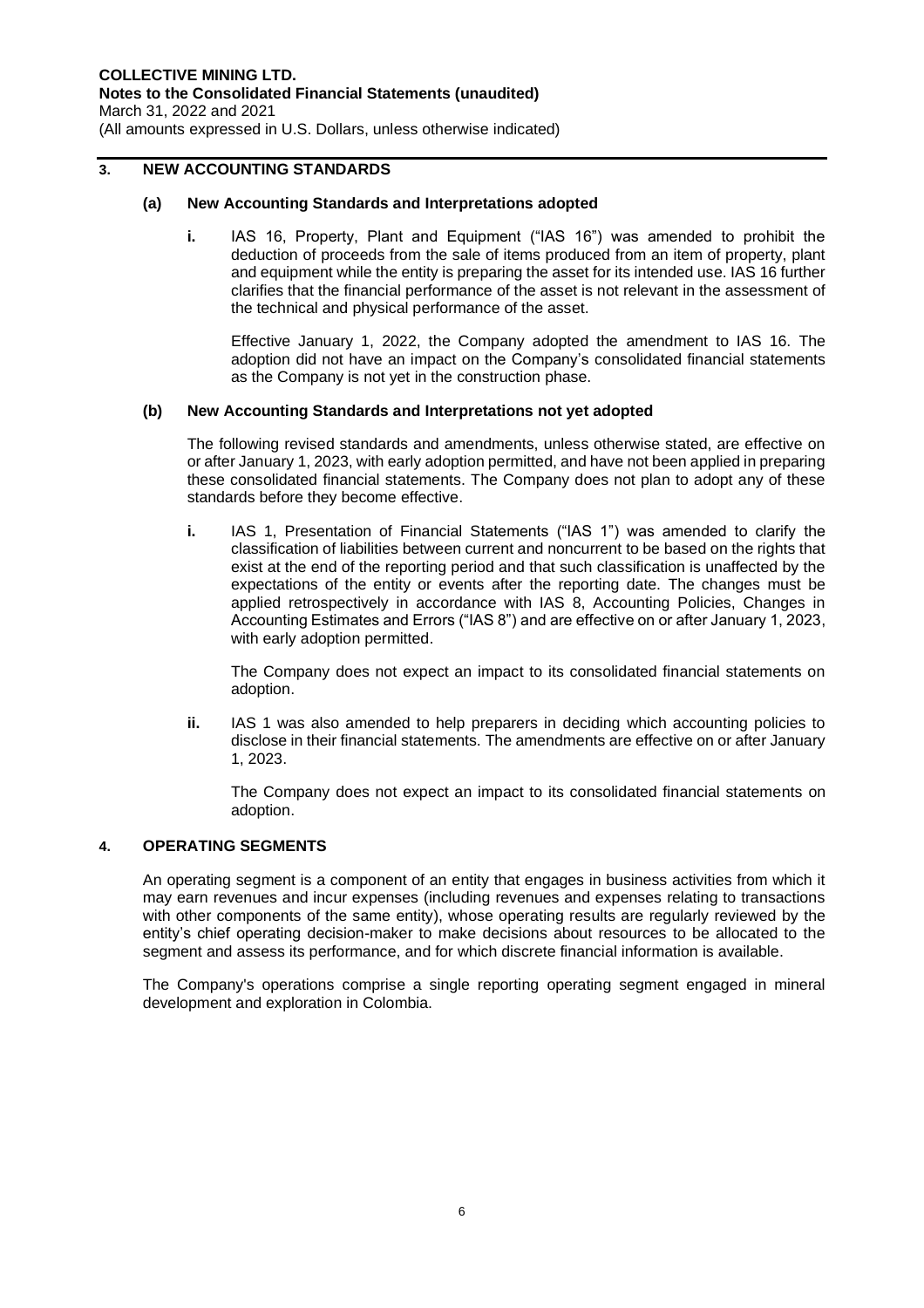## **5. RECEIVABLES AND PREPAID EXPENSES**

Receivables and prepaid expenses are made up of the following:

|                       | March 31, | December 31, |
|-----------------------|-----------|--------------|
| As at                 | 2022      | 2021         |
|                       |           |              |
| Prepaid expenses      | 291,530   | 198,098      |
| Advance to suppliers  | 198,713   | 172,358      |
| Other receivables (a) | 12,470    | 20,881       |
|                       | 502,713   | 391,337      |

## **(a) Other receivables**

Included in other receivables is \$9,875 (December 31, 2021 – \$20,881) of Harmonized Sales Tax ("HST") refund receivable in Canada.

## **6. EQUIPMENT AND OTHER FIXED ASSETS**

Equipment and other fixed assets consist of the following:

|                           | <b>Exploration</b> |                  |             |                 |           |
|---------------------------|--------------------|------------------|-------------|-----------------|-----------|
|                           | <b>Equipment</b>   |                  |             | <b>Right of</b> |           |
|                           | and                | <b>Computer</b>  | Leasehold   | use assets      |           |
|                           | <b>structures</b>  | <b>Equipment</b> | Improvement | (a)             | Total     |
|                           | \$                 | S                | \$          | \$              | \$        |
| Opening net book value,   |                    |                  |             |                 |           |
| January 1, 2022           | 73,398             | 70,735           | 81,270      | 118,346         | 343,749   |
| Additions                 | 3,607              | 7,937            |             | 73,761          | 85,305    |
| Disposals and write-downs |                    |                  |             |                 |           |
| Depreciation (b)          | (5,970)            | (9, 113)         | (25,971)    | (20, 683)       | (61, 737) |
| Net book value, March 31, |                    |                  |             |                 |           |
| 2022                      | 71,035             | 69,559           | 55,299      | 171,424         | 367,317   |
|                           |                    |                  |             |                 |           |
| Balance, March 31, 2022   |                    |                  |             |                 |           |
| Cost                      | 94,264             | 100,062          | 93,227      | 261,040         | 548,593   |
| Accumulated depreciation  | (23, 229)          | (30, 503)        | (37, 928)   | (89, 616)       | (181,276) |
| Net book value            | 71,035             | 69,559           | 55.299      | 171.424         | 367.317   |

|                                      | <b>Exploration</b><br><b>Equipment</b> |                                     |                          | <b>Right of</b>   |           |
|--------------------------------------|----------------------------------------|-------------------------------------|--------------------------|-------------------|-----------|
|                                      | and<br><b>structures</b>               | <b>Computer</b><br><b>Equipment</b> | Leasehold<br>Improvement | use assets<br>(a) | Total     |
|                                      | S                                      | 5                                   | S                        | \$                | S         |
| Opening net book value,              |                                        |                                     |                          |                   |           |
| January 1, 2021                      | 20.315                                 | 20.971                              |                          | 124.563           | 165.849   |
| Additions                            | 68,558                                 | 70,311                              | 93.226                   | 51.391            | 283.486   |
| Disposals and write-downs            |                                        |                                     |                          |                   |           |
| Depreciation (b)                     | (15, 475)                              | (20, 547)                           | (11,956)                 | (57,608)          | (105,586) |
| Net book value, December<br>31, 2021 | 73,398                                 | 70,735                              | 81,270                   | 118,346           | 343,749   |
|                                      |                                        |                                     |                          |                   |           |
| Balance, December 31, 2021           |                                        |                                     |                          |                   |           |
| Cost                                 | 90.624                                 | 92.125                              | 93.226                   | 187.278           | 463.253   |
| Accumulated depreciation             | (17,226)                               | (21,390)                            | (11,956)                 | (68, 932)         | (119,504) |
| Net book value                       | 73,398                                 | 70,735                              | 81,270                   | 118,346           | 343,749   |

## **(a) Right of use assets**

Right of use assets are comprised of vehicle leases with terms of 3 years, a warehouse lease with an initial term of 2 years plus an extension for an additional term of 2 years, and a land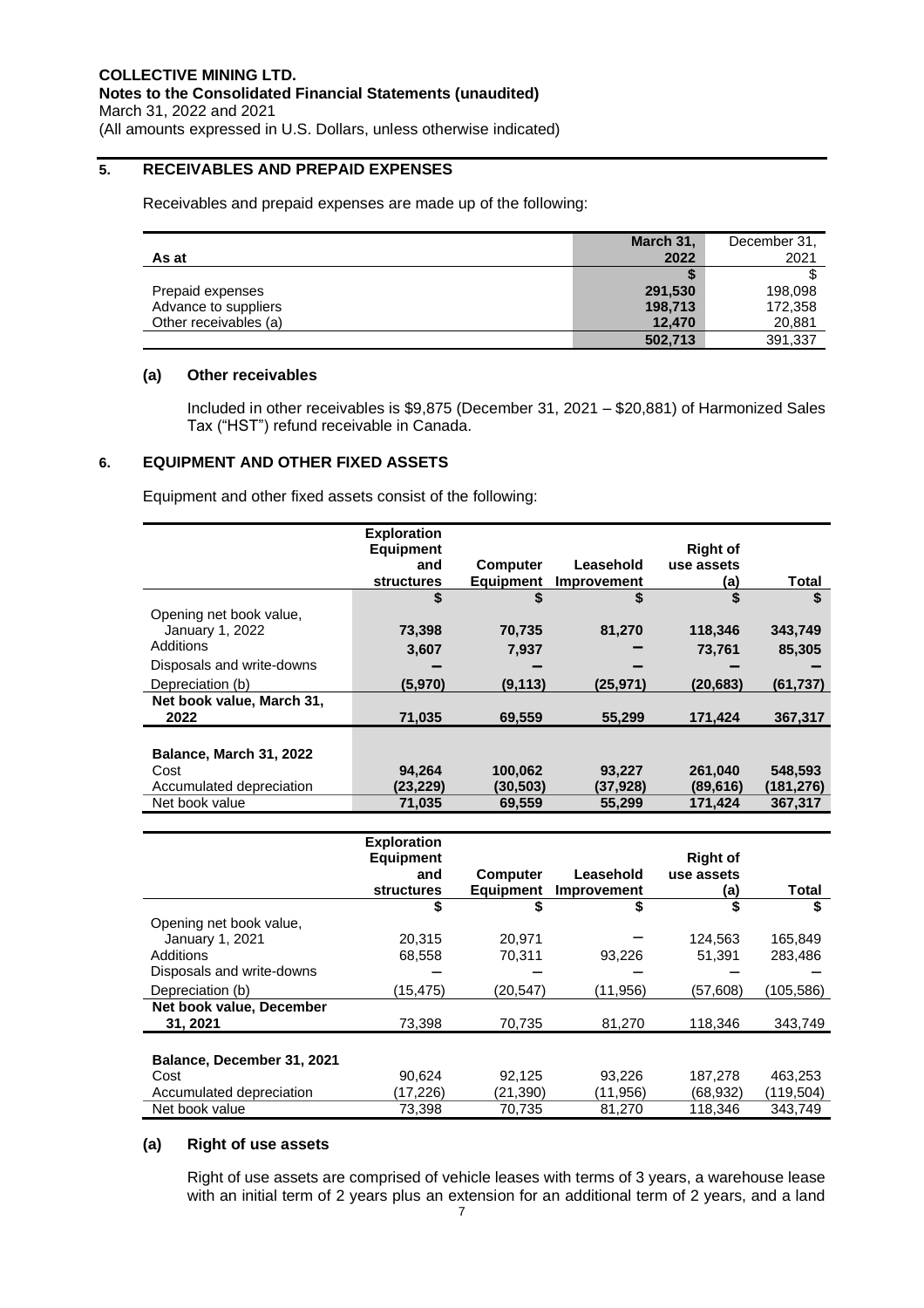with a term of 3 years. The value of additions is determined as the present value of lease payments at the inception of the lease (see Note 9).

## **(b) Depreciation**

Depreciation expense recognized within exploration and evaluation expenses and general and administration expenses in the consolidated statement of operations and comprehensive loss for the three months ended March 31, 2022 was \$59,604 and \$2,120, respectively (three months ended March 31, 2021 – \$16,993 and \$763, respectively).

## **7. MINERAL INTERESTS**

## **(a) Guayabales Project**

The Guayabales project is comprised of exploration applications, exploration titles and three option agreements. The Company entered into two option agreements (the "First Guayabales Option" and the "Second Guayabales Option") with third parties to explore, develop and acquire property within the Guayabales Project and during the fourth quarter of 2021, the Company secured option agreements to purchase surface rights from a third party for a twoyear period (see Note18). The Guayabales Project is located in the Middle Cauca belt in the Department of Caldas, Colombia.

Details of the two first option agreements are as follows:

## **i. First Guayabales Option**

On June 24, 2020, the Company entered into the First Guayabales Option. The terms of the agreement are as follows:

## **Phase 1:**

The Company must incur a minimum of \$3,000,000 of exploration and evaluation expenditures in respect of such property within the First Guayabales Option and total option payments of \$2,000,000 over a maximum four-year term ending on or before June 24, 2024, to proceed to Phase 2 of the agreement.

For the three months ended March 31, 2022, the Company has recognized \$332,753 (three months ended March 31, 2021 – \$276,018), including option payments of \$250,000 (three months ended March 31, 2021 – \$200,000 respectively), as exploration and evaluation expense in the consolidated statement of operations in respect of Phase I of the First Guayabales Option.

As at March 31, 2022, the Company has recognized a total of \$2,659,716 as exploration expenditures from inception of the agreement in respect of the minimum expenses required under the Phase I of the agreement, and a total of \$1,000,000 of option payments required within the agreement.

## **Phase 2:**

To acquire a 90% interest in the property within the First Guayabales Option, the Company must incur a minimum of \$10,000,000 of exploration and evaluation expenditures in respect of such property and total option payments \$2,000,000, payable in equal instalments of \$166,666 semi-annually over a maximum six-year term, commencing at the end of Phase 1.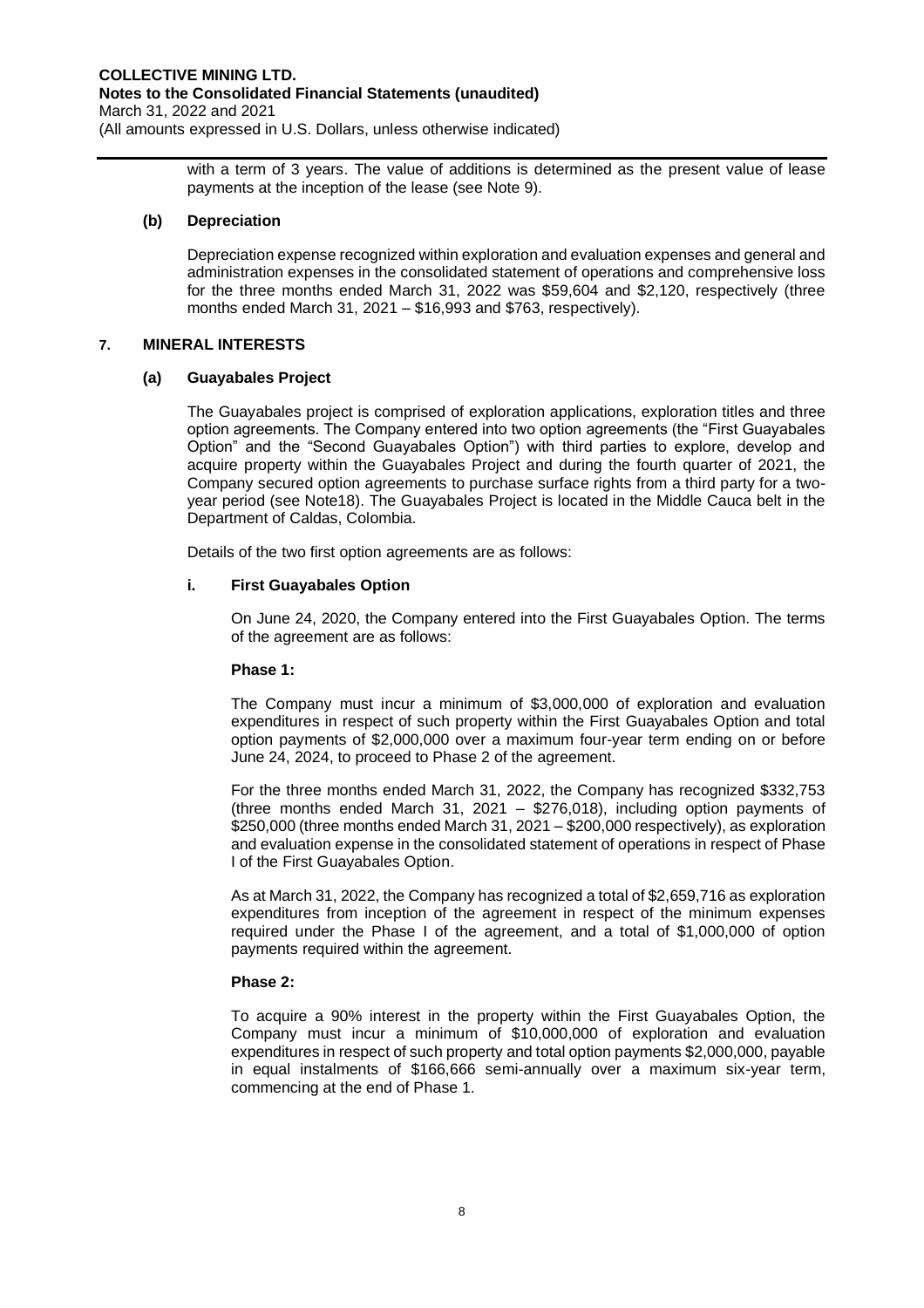#### **Phase 3:**

To acquire the remaining 10% interest in the property within the First Guayabales Option, the Company has the following options:

- provide notice that the Company has elected to pay a 1% NSR commencing on the first calendar day of each month after 85% of the processing plant capacity has been achieved in exchange for the remaining 10% interest;
- acquire 0.625% each year to a total of 10% by paying \$250,000 semi-annually, commencing at the end of Phase 2, to a total of \$8,000,000 in lieu of the NSR; or
- pay a one-time payment of \$8,000,000 in lieu of the NSR.

In addition, the Company is required to fund and complete all development and construction activities to bring the project to commercial production.

#### Summary:

The following is a summary of the option payments and exploration expenditures required to acquire 100% of the property under the First Guayabales Option:

|         |                               | <b>Option</b>   | <b>Exploration</b>  |            |
|---------|-------------------------------|-----------------|---------------------|------------|
|         |                               | <b>Payments</b> | <b>Expenditures</b> | Total      |
|         |                               | S               |                     |            |
| Phase 1 | June 24, 2020 - June 24, 2024 | 2,000,000       | 3,000,000           | 5,000,000  |
| Phase 2 | June 24, 2024 - June 24, 2030 | 2,000,000       | 10,000,000          | 12,000,000 |
| Phase 3 | To commercial production      | 8,000,0001      |                     | 8,000,000  |
|         |                               | 12,000,000      | 13,000,000          | 25,000,000 |

1 Based on the assumption that the Company does not elect to pay the NSR.

The Company has the option to terminate the agreement at any time, upon notification to the optionor. As a result, the Company has not recognized any option payments payable in the future under the agreement in the consolidated statement of financial position.

## **ii. Second Guayabales Option**

On January 4, 2021, the Company entered into the Second Guayabales Option. The terms of the agreement are as follows:

#### **Phase 1:**

The option agreement provides the Company the right to explore the property within the Second Guayabales Option over a four-year term, expiring on January 2, 2025, for total payments over the term of the agreement of \$1,750,000, with minimum payments of \$1,000,000 if the agreement is terminated on or before January 2, 2022.

For the three months ended March 31, 2022, the Company recognized a total of \$4,974 (three months ended March 31, 2021 – \$700,0000), as exploration and evaluation expense in the consolidated statement of operations in respect of Phase I of the Second Guayabales Option, including option payments of \$nil (three months ended March 31, 2021 – \$700,000).

#### **Phase 2:**

The option agreement provides the Company the right to explore the property within the Second Guayabales Option over a second four-year term between January 2, 2025 to January 2, 2029 for total payments over the term of \$1,000,000.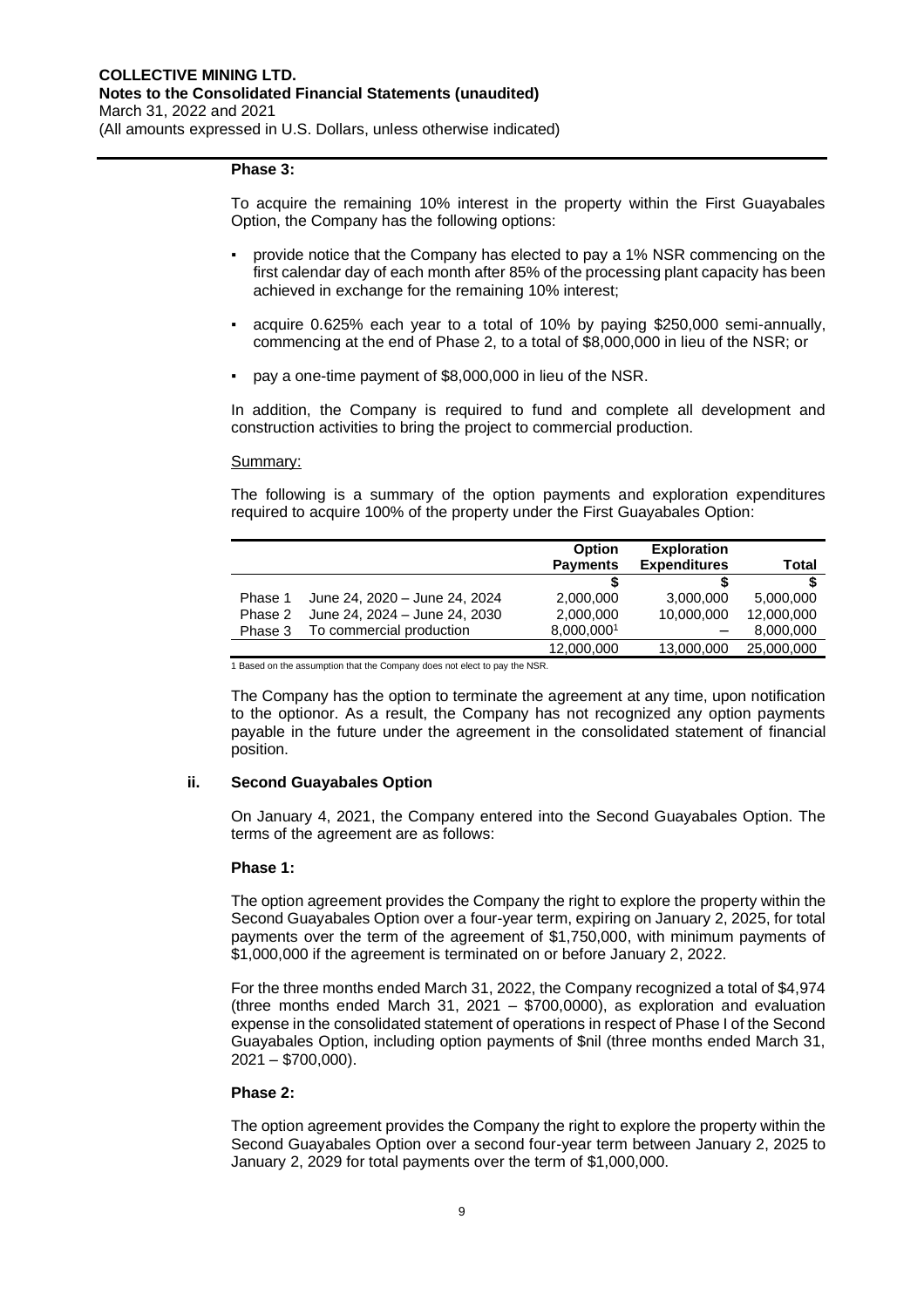#### **Phase 3:**

Upon completion of Phase 2, the Company is required to pay a total of \$4,300,000 over a two-year period ending on January 2, 2030 to acquire 100 percent of the property within the Second Guayabales Option.

#### Summary:

The following is a summary of the option payments to acquire the property under the Second Guayabales Option:

| Total Phase 1 | 1,750,000 |
|---------------|-----------|
| Total Phase 2 | 1,000,000 |
| Total Phase 3 | 4,300,000 |
|               | 7,050,000 |

The Company has the option to terminate the agreement at any time, upon notification to the optionor. Other than the required minimum option payments under the agreement, the Company has not recognized any option payments payable in the future in the consolidated statement of financial position.

## **(b) San Antonio Project**

On July 9, 2020, the Company entered into an option agreement with a third party to acquire the San Antonio Project. The San Antonio project is located approximately 80km south of Medellín. It is situated in the Middle Cauca belt in the Department of Caldas, Colombia.

The option agreement provides the Company the right to explore, develop and acquire the property over a seven-year term, expiring on July 9, 2027, for total payments over the term of the agreement of \$2,500,000. The Company has the option to pay an additional \$2,500,000 to the optionor upon reaching commercial production in exchange for the 1.5% NSR.

The exploration and development program, including the amount of expenditures, is at the sole discretion of the Company during the term of the agreement.

For the three months ended March 31, 2022, the Company has recognized \$250,428 (three months ended March 31, 2021 – \$447,989), as exploration and evaluation expense in the consolidated statement of operations and comprehensive loss.

As the Company has the option to terminate the agreement at any time, upon notification to the optionor, the Company has not recognized any option payments payable in the future under the agreement in its consolidated statement of financial position.

## **8. LONG-TERM RECEIVABLE**

Long-term receivable represents value added taxes in respect of exploration activities that will be recovered when the related project commences production.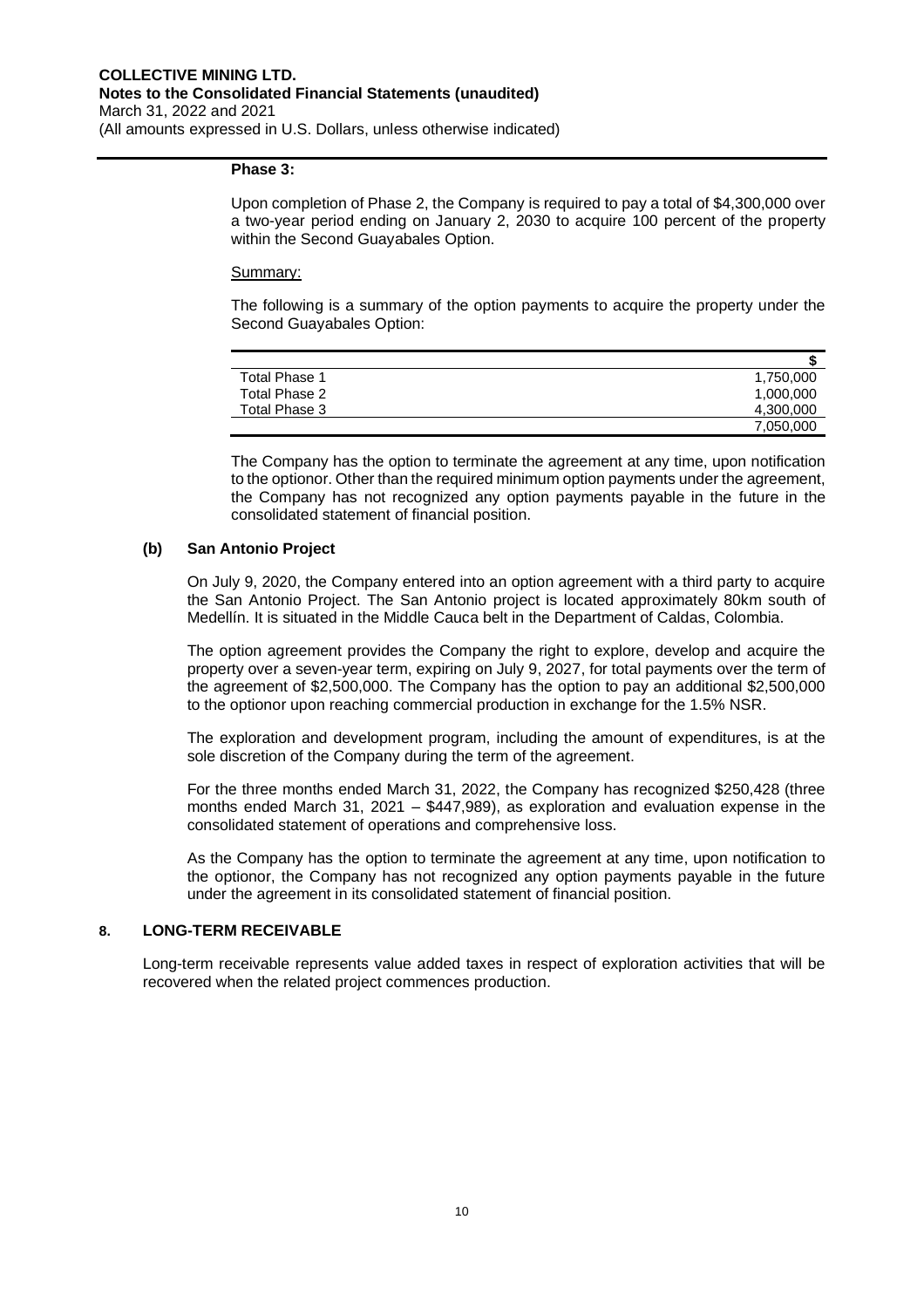#### **COLLECTIVE MINING LTD. Notes to the Consolidated Financial Statements (unaudited)** March 31, 2022 and 2021 (All amounts expressed in U.S. Dollars, unless otherwise indicated)

## **9. LEASE LIABILITIES**

|                              | March 31, | December 31, |
|------------------------------|-----------|--------------|
| As at                        | 2022      | 2021         |
|                              |           |              |
| Opening balance              | 121,654   | 142.841      |
| New leases during the period | 73,761    | 51,391       |
| Lease payments               | (26, 467) | (72, 299)    |
| Interest accretion expense   | 7,719     | 23,063       |
| Foreign exchange             | 11.320    | (23, 342)    |
| Balance, end of period       | 187,987   | 121,654      |
| Current portion              | (82, 149) | (55,727)     |
| Long-term portion            | 105,838   | 65,927       |

The lease liabilities were measured on inception of the lease at the present value of the lease payments over the lease term, discounted using a weighted average discount rate of 17.24%, based on the Company's incremental borrowing rate.

Interest accretion expense or amortization of the discount on the lease liability is charged to the consolidated statement of operations and comprehensive loss using the effective interest method.

For the three months ended March 31, 2022, the Company made lease payments of \$16,928 (three months ended March 31, 2021 – \$11,357) for contracts with terms of 12 months or less and which were recognized as lease expense within exploration and evaluation expenses.

## **10. RELATED PARTY TRANSACTIONS**

Related parties include management, the Board of Directors, close family members and enterprises that are controlled by these individuals as well as certain persons performing similar functions.

The following related party transactions were conducted in the normal course of operations:

- **(a)** As at December 31, 2020, \$6,973 was payable to an officer and employee of the Company in respect of a loan to the Company for expenditures incurred on behalf of the Company. As at March 31, 2021, the loan was settled in full.
- **(b)** Compensation of key management personnel

Key management includes independent directors, the executive chairman of the board of directors (the "Chairman"), the president and chief executive officer ("CEO") and the chief financial officer ("CFO"). The remuneration of members of key management personnel were as follows:

| For the three months ended March 31 | 2022    | 2021    |
|-------------------------------------|---------|---------|
|                                     |         |         |
| Management salaries and benefits    | 158.687 | 143.524 |
| Share-based payments                | 190.463 | 50.049  |
|                                     | 349.150 | 193.573 |

#### **11. FINANCIAL INSTRUMENTS**

#### **Financial Instrument Disclosures**

Details of the significant accounting policies and methods adopted (including the criteria for recognition, the bases of measurement and the bases for recognition of income and expenses) for each class of financial asset and financial liability are disclosed in note 4 of the audited annual consolidated financial statements for the year ended December 31, 2021. The carrying values for financial assets and liabilities of cash and cash equivalents, receivables, accounts payable and accrued liabilities, loan payable and related party payable approximate their fair values as at December 31, 2021.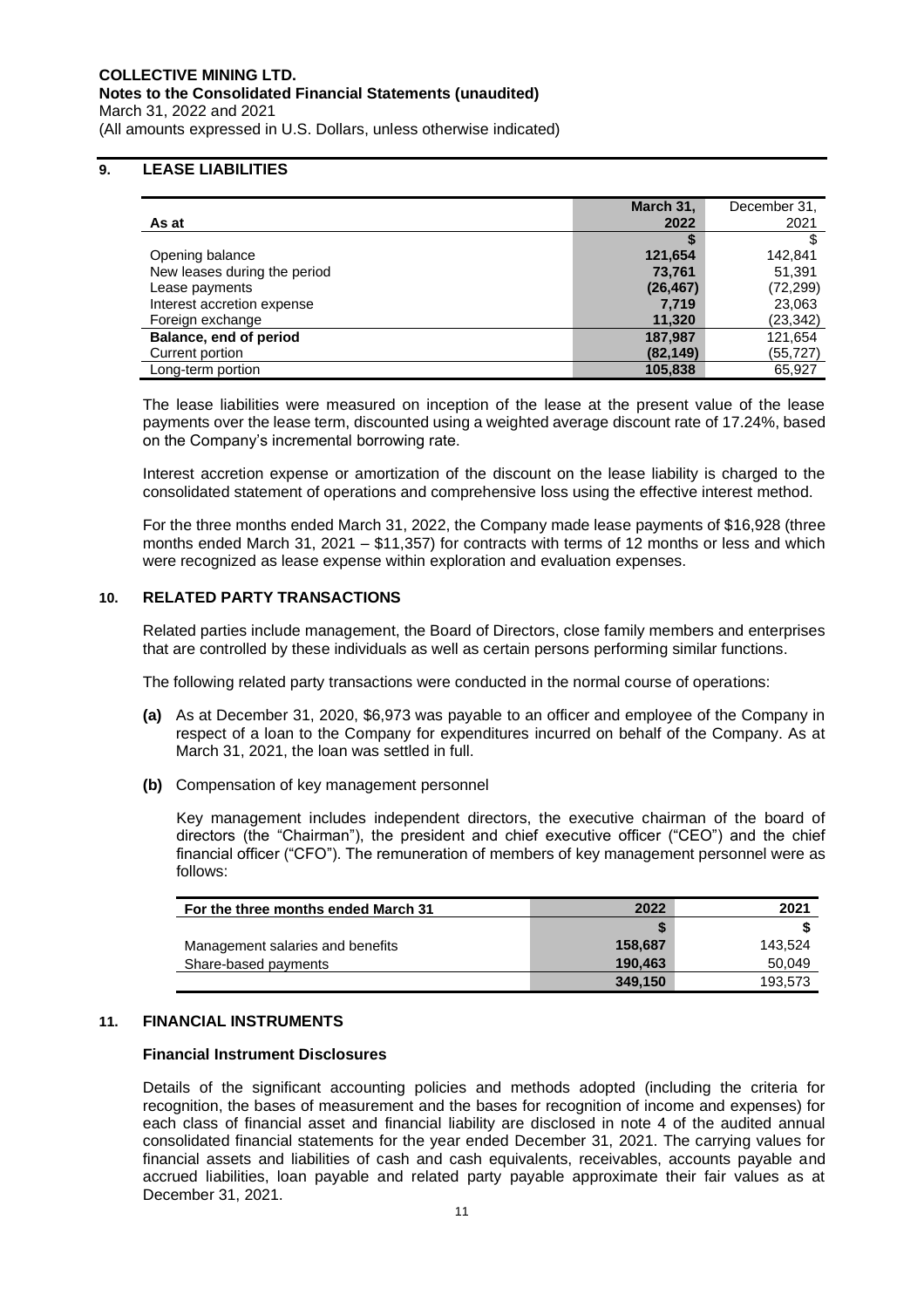There were no transfers between the fair value hierarchy during the three months ended March 31, 2022.

## **12. FINANCIAL AND CAPITAL RISK MANAGEMENT**

## **(a) Financial Risk Management**

The Company's activities expose it to a variety of financial risks, which include currency risk, credit risk, liquidity risk and interest rate risk.

Risk management is carried out by the Company's management with guidance from and policies approved by the Board of Directors.

#### **Financial risk factors**

#### *Foreign currency risk*

Foreign currency risk arises from future commercial transactions and recognized assets and liabilities denominated in currency that is not the entity's functional currency. The Company's functional currency is the U.S. dollar. The Company conducts some of its operating, financing and investing activities in currencies other than the U.S. dollar. The Company is therefore subject to gains and losses due to fluctuations in these currencies relative to the U.S. dollar. The Company does not use derivative instruments to hedge exposure to foreign exchange risk.

As at March 31, 2022, the exchange rates were COP:US\$3,748.15, based on Banco de la Republica – Colombia, and CAD:US\$0.8003, based on Bank of Canada, respectively (December 31, 2021, COP:US\$3,981.16 and CAD:US\$0.7887, respectively). For the three months ended March 31, 2022, the average was COP:US\$3,913.49 and CAD:US\$0.7898, respectively (three months ended March 31, 2021, COP:US\$3,585.12 and CAD:US\$0.7899, respectively).

The Company had the following foreign currency balances:

|                                          | <b>Foreign</b>  | <b>Foreign</b> |               |
|------------------------------------------|-----------------|----------------|---------------|
| As at March 31, 2022                     | <b>Currency</b> | <b>Balance</b> | S             |
| Cash and cash equivalents                | COP (000's)     | 19,328,315     | 5,156,761     |
| Cash and cash equivalents                | CAD             | 483,563        | 386,974       |
| <b>Receivables</b>                       | COP (000's)     | 3,090,497      | 812,908       |
| <b>Receivables</b>                       | CAD             | 12,340         | 9,875         |
| Accounts payable and accrued liabilities | COP (000's)     | (4,349,829)    | (1, 160, 527) |
| Accounts payable and accrued liabilities | CAD             | (34, 226)      | (27, 389)     |
| Lease liability                          | COP (000's)     | (704,607)      | (187,988)     |
|                                          | Foreign         | Foreign        |               |
| As at December 31, 2021                  | Currency        | <b>Balance</b> | \$            |
| Cash and cash equivalents                | COP (000's)     | 25,077,015     | 6,298,922     |
| Cash and cash equivalents                | CAD             | 1,042,895      | 822,602       |
| Receivables                              | COP (000's)     | 2.083.482      | 526.783       |
| Receivables                              | CAD             | 26,473         | 20,881        |
| Accounts payable and accrued liabilities | COP (000's)     | (3,835,494)    | (963, 411)    |
| Accounts payable and accrued liabilities | CAD             | (92,515)       | (72, 973)     |
| Lease liability                          | COP (000's)     | (484,324)      | (121,654)     |

## *Credit risk*

Credit risk is the risk of loss associated with a counter party's inability to fulfil its payment obligations. The Company's credit risk is primarily attributable to cash and cash equivalents and receivables. The Company has no significant concentration of credit risk arising from its properties. The majority of the Company's cash and cash equivalents are held with banks in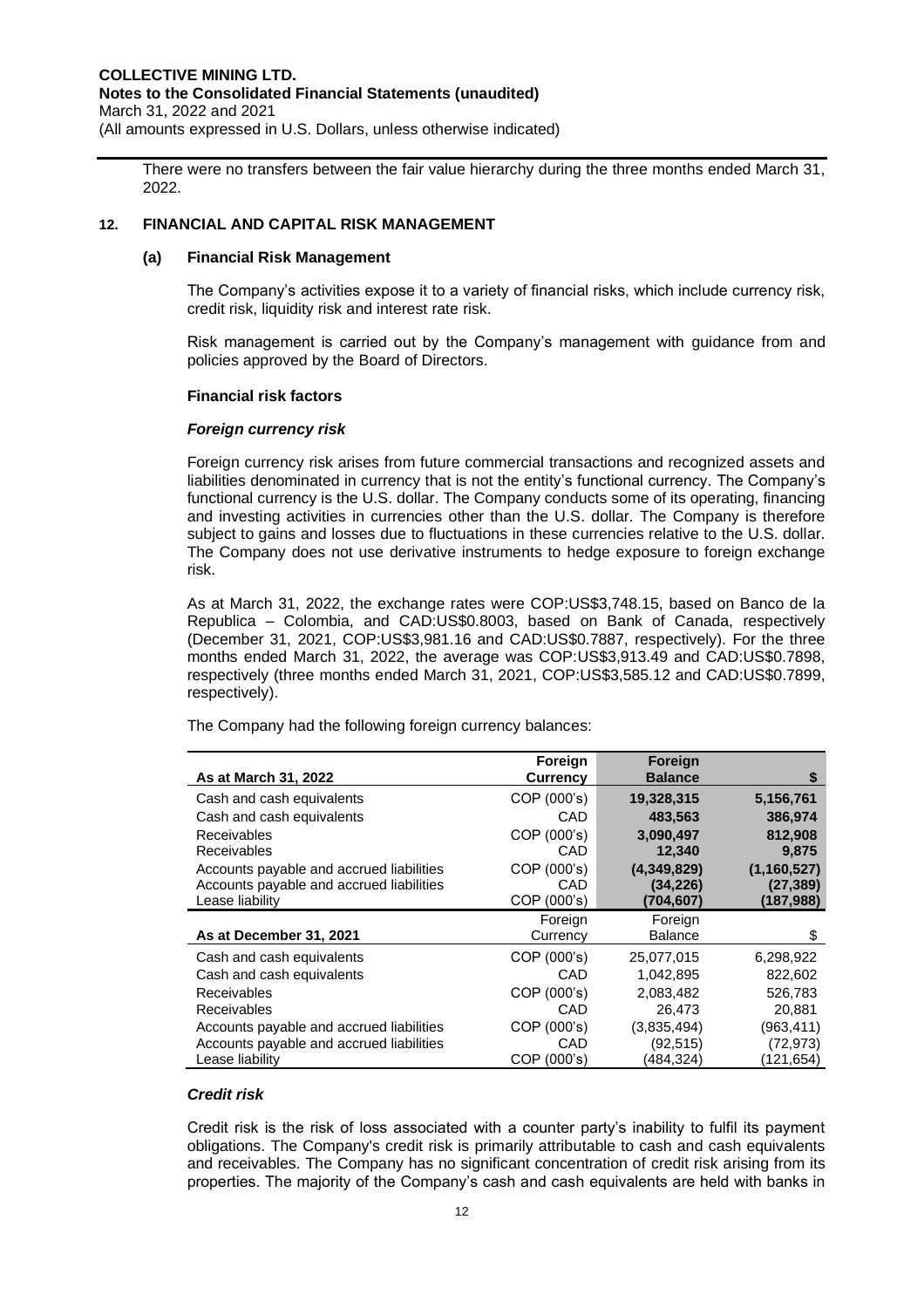Canada and Colombia. Funds held in banks in Colombia are limited to yearly forecasted Colombian denominated expenses. The Company limits material counterparty credit risk on these assets by dealing with financial institutions with credit ratings of at least "A" or equivalent, or those which have been otherwise approved. Receivables mainly consist of receivables for refundable commodity taxes in Canada. Management believes that the credit risk concentration with respect to remaining amounts receivable is minimal.

## *Liquidity risk*

Liquidity risk is the risk that the Company will not have sufficient cash resources to meet its financial obligations as they come due. The Company regularly evaluates its cash position to ensure preservation and security of capital as well as maintenance of liquidity. The Company manages its liquidity risk by proactively mitigating exposure through cash management, including forecasting its liquidity requirements with available funds and anticipated investing and financing activities.

As at March 31, 2022, the cash balance of \$12,586,000 is expected to be sufficient to meet its obligations in respect of its current liabilities of \$1,376,000, and anticipated exploration, evaluation and administrative expenditures over the next twelve months. However, the cash balance is not sufficient to meet all of its future obligations in respect of the option contracts in notes 8 and 18 if the Company elects to exercise all its options in respect of all the contracts. Thus, continued operations of the Company are dependent on its ability to develop a sufficient financing plan, receive continued financial support from existing shareholders and/or new shareholders or through other arrangements, complete sufficient public equity financing, or generate profitable operations in the future.

## *Interest rate risk*

Interest rate risk is the impact that changes in interest rates could have on the Company's earnings and liabilities. The Company's cash balances are not subject to significant interest rate risk as balances are current.

## **(b) Capital Management**

The Company manages its capital to maintain its ability to continue as a going concern in order to pursue the exploration and evaluation of its mineral interests. The Company mainly relies on equity issuances to raise new capital. The capital structure of the Company includes the components of equity as well as cash and cash equivalents.

On November 10, 2021, the Company filed a short form base shelf prospectus which will allow the Company to issue common shares, warrants, subscriptions receipts, units of debt securities among others for up to an aggregate total of C\$100,000,000. The base shelf prospectus is effective until December 2023.

The Company prepares annual estimates of exploration and administrative expenditures and monitors actual expenditures compared to estimates to ensure that there is sufficient capital on hand to meet ongoing obligations. The Company maintains its cash in highly liquid shortterm deposits which can be liquidated immediately without interest or penalty.

The Company's overall strategy with respect to capital risk management has remained consistent for the three months ended March 31, 2022 with what was disclosed in the annual financial statements ended December 31, 2021.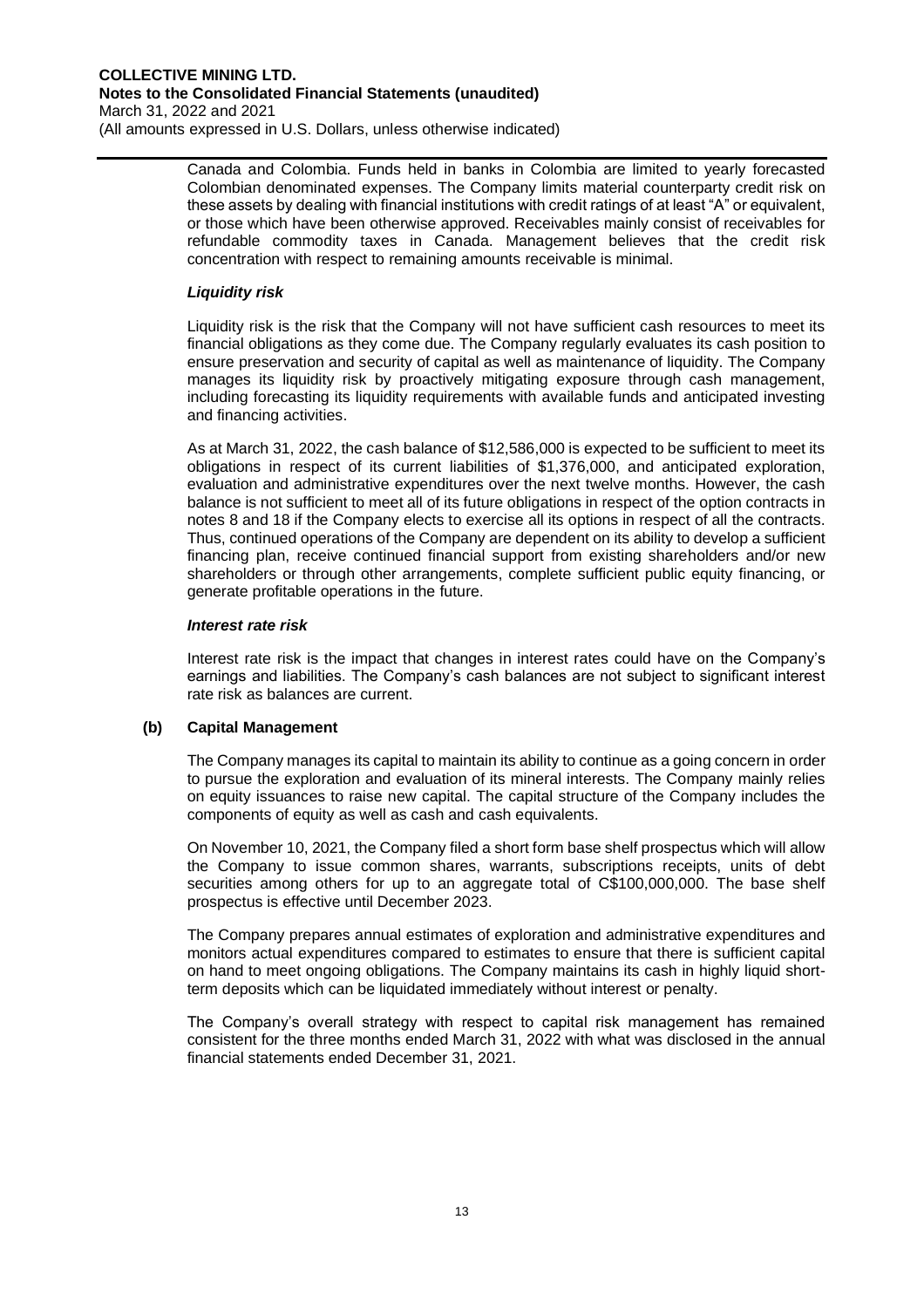## **13. SHARE CAPITAL**

#### **(a) Authorized**

Authorized share capital consists of an unlimited number of common shares without par value. All issued shares are fully paid. No dividends have been paid or declared by the Company since inception.

#### **(b) Issued**

During the three months ended March 31, 2022 and 2021, the Company issued shares resulting from the following transactions:

*2022 Transactions* **–** No transactions for the three months ended March 31, 2022.

#### *2021 Transactions*

**i.** On January 5, 2021, the Company issued 500,000 common shares resulting from the exercise of stock options (See Note 15(a)).

## **14. REVERSE TAKE-OVER AND OFFERING**

#### **(a) Reverse Take-Over**

On May 20, 2021, Old Collective and POCML completed a business combination agreement whereby POCML acquired all the issued and outstanding shares of Old Collective and which resulted in a reverse take-over of POCML by Old Collective (the "RTO" or the "RTO Transaction") and constituted POCML's qualifying transaction pursuant to TSXV Policy 2.4.

Upon closing of the RTO Transaction, the issued and outstanding common shares of Old Collective prior to the RTO were exchanged on a one for one basis of the resulting issuer company (the "Resulting Issuer") while every four issued and outstanding shares of POCML, prior to the RTO Transaction, were exchanged for one common share of the Resulting Issuer. Management and directors of the Resulting Issuer were appointed by Old Collective. Immediately after closing of the RTO Transaction, the Resulting Issuer was renamed to Collective Mining Ltd. ("CML" or the "Company").

The substance of the transaction was a reverse acquisition of a non-operating company with Old Collective being identified as the acquirer. The transaction did not constitute a business combination as POCML did not meet the definition of a business under IFRS 3 – Business Combinations ("IFRS 3"). As a result, the RTO Transaction was accounted for as a sharebased payment in accordance with IFRS 2 – Share-Based Payments ("IFRS 2") where the consideration for the RTO Transaction is determined as the fair value of CML shares issued to original POCML shareholders.

Further details of the transaction have been described in note 6 of the audited annual consolidated financial statements for the year ended December 31, 2021.

## **(b) Offering**

In conjunction with the Transaction, the Company closed a total of C\$15,000,000 nonbrokered private placement in the form of subscription receipts ("Subscription Receipts") at a price of C\$1.00 per Subscription Receipt (the "Offering").

Each Subscription Receipt holder (on a post-consolidation basis) received one unit in the capital of the Company at a price of C\$1.00 per unit (a "Subscription Unit). Each Subscription Unit consisted of one common share of CML (a "Subscription Share") and one-half share purchase warrant of CML (each whole warrant, a "Subscription Warrant"). Each Subscription Warrant had an exercise price of C\$2.00 per share with an expiry date of May 20, 2024, which was accelerated to August 9, 2021.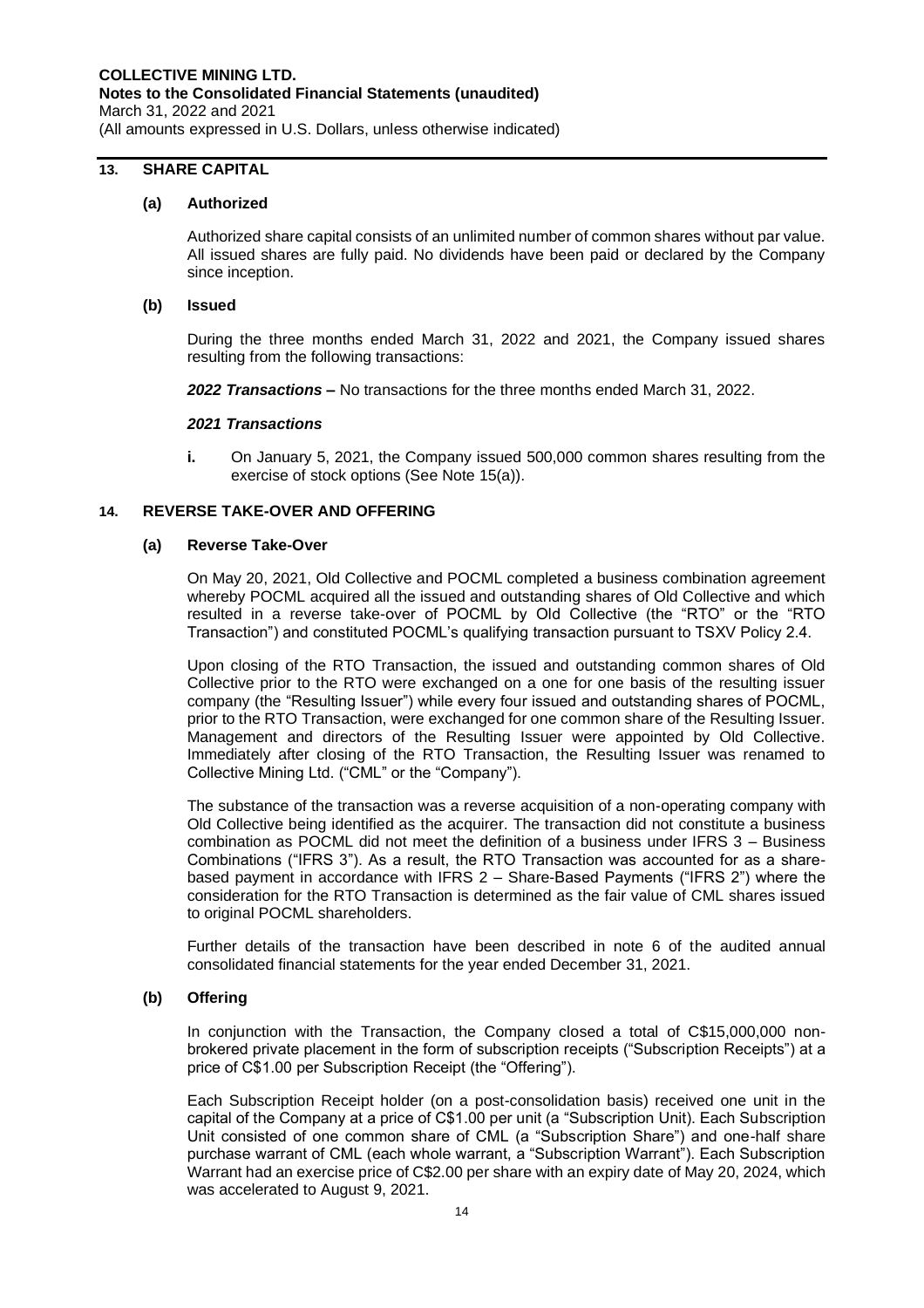Further details of the offering have been described in note 12 of the audit annual consolidated financial statements for the year ended December 31, 2021.

## **(c) Finders' Units**

In connection with the Offering, eligible finders were issued a total of 534,500 Finders' Units, upon closing of the Transaction and representing 5% of the number of Subscription Receipts placed by such eligible finders. Each Finders' Unit consisted of one Finders' Share and onehalf of a Finders' Warrant, with the same terms and conditions as the Subscription Warrants (See (b)).

Further details of the offering have been described in note 12 of the audit annual consolidated financial statements for the year ended December 31, 2021.

## **15. SHARE BASED PAYMENTS**

The Company adopted a stock option plan (the "Plan") pursuant to the Securities Act of Ontario (the "Act"). The aggregate maximum number of shares reserved for issuance under the Plan and all other security-based compensation arrangements (together "Share Compensation Arrangements") at any given time is 10% of the Company's issued and outstanding shares as at the date of the grant of the Share Compensation Arrangement. Any shares subject to a stock option under the Plan which have been exercised, cancelled, repurchased, expired or terminated in accordance with the Plan will again be available under the Plan.

Under the Plan, the Company may grant to directors, officers, employees, and consultants stock options to purchase common shares of the Company. Stock options granted under the Plan will be for a term not to exceed 10 years.

|                                  | 2022      |              | 2021      |          |
|----------------------------------|-----------|--------------|-----------|----------|
|                                  |           | Weighted     |           | Weighted |
|                                  | Number of | average      | Number of | average  |
|                                  | stock     | exercise     | stock     | exercise |
|                                  | options   | price        | options   | price    |
|                                  |           | $\mathsf{C}$ |           | C\$      |
| Outstanding, beginning of period | 3,798,750 | 1.78         | 2,120,000 | 0.37     |
| Granted                          | 35,000    | 3.53         |           |          |
| Exercised (a)                    |           |              | (500,000) | (0.20)   |
| Expired/cancelled                |           |              |           |          |
| Outstanding, March 31            | 3,833,750 | 1.79         | 1,620,000 | 0.43     |

The continuity of stock options during the period were as follows:

**(a)** On January 5, 2021, 500,000 options were modified whereby vesting of such options were accelerated and immediately exercised, resulting in the recognition of \$19,237 in the consolidated statement of operations and comprehensive loss on the date of modification.

The following table summarizes information about stock options outstanding and exercisable as at March 31, 2022:

| <b>Options Outstanding</b> |                |              | <b>Options Exercisable</b> |             |              |          |
|----------------------------|----------------|--------------|----------------------------|-------------|--------------|----------|
|                            |                | Weighted     | Weighted                   |             | Weighted     | Weighted |
|                            |                | average      | average                    |             | average      | average  |
|                            | Number of      | remaining    | exercise                   | Number of   | remaining    | exercise |
| Range of                   | <b>Options</b> | contractual  | price                      | options     | contractual  | price    |
| Price (C\$)                | Outstanding    | life (years) | (C\$)                      | exercisable | life (years) | (C\$)    |
| $$0.20 - $1.00$            | 1,900,000      | 1.51         | 0.62                       | 950.001     | 1.14         | 0.48     |
| $$2.40 - $4.00$            | 1,933,750      | 4.58         | 2.95                       | 87,500      | 4.38         | 3.37     |
|                            | 3,833,750      | 3.06         | 1.79                       | 1,037,501   | 1.41         | 0.73     |

Options outstanding as at March 31, 2022 have vesting terms of every six or eight months over a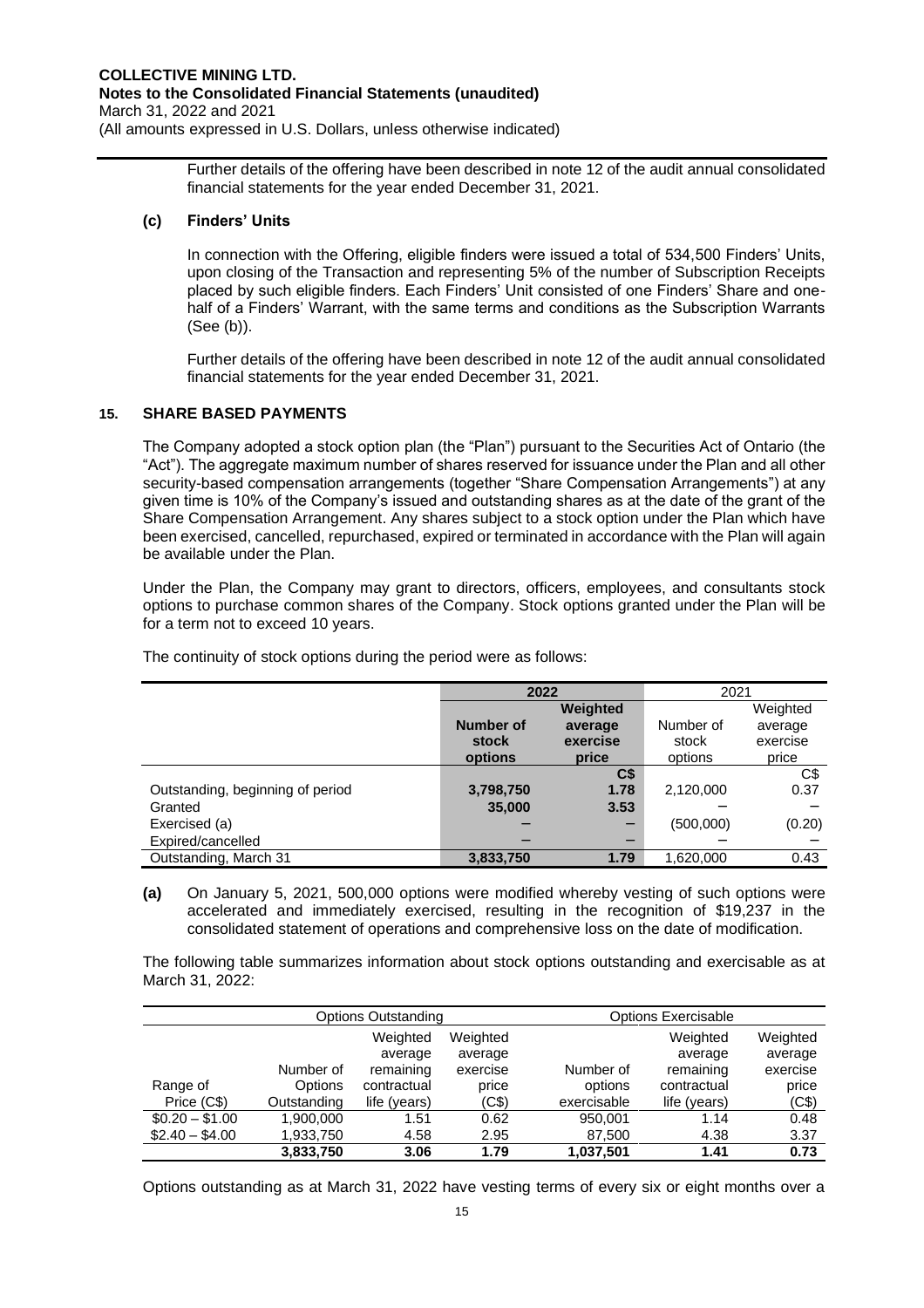two-year period and have terms of two to five years.

The following is a summary of the stock options granted during the period, the fair values and the assumptions used in the Black-Scholes option pricing formula:

| For the three months ended March 31                                         | 2022       | 2021 |
|-----------------------------------------------------------------------------|------------|------|
|                                                                             |            |      |
| Number of options granted                                                   | 35,000     |      |
| Weighted average share price on grant date                                  | C\$3.53    |      |
| Weighted average risk-free interest rate                                    | 1.59%      |      |
| Weighted average dividend yield                                             | <b>Nil</b> |      |
| Weighted average stock price volatility, based on historical volatility for |            |      |
| comparable companies                                                        | 83%        |      |
| Weighted average period to expiry (years)                                   | 1.57       |      |
| Weighted average grant date fair value per share                            | 1.10       |      |

## **16. EXPENSES BY NATURE**

## **(a) Exploration and evaluation**

Exploration and evaluation expense is made up of the following:

| For the three months ended March 31 | 2022      | 2021      |
|-------------------------------------|-----------|-----------|
|                                     | \$        | S         |
| Drilling services                   | 994,984   | 115,906   |
| Option payments and fees (i)        | 333,365   | 911,920   |
| Salaries and benefits               | 330,925   | 141,970   |
| Assaying                            | 315,686   | 16,760    |
| Field costs, surveys and other      | 354,714   | 83,104    |
| Transportation and meals            | 191,040   | 34.993    |
| Geophysics                          | 146,309   |           |
| Consulting and professional fees    | 105,632   | 77,885    |
| Communities                         | 65,188    | 10,367    |
| Depreciation and amortization       | 59,604    | 19,254    |
| Security                            | 41,000    | 11,848    |
|                                     | 2,938,447 | 1.424.007 |

**i.** Includes total option payments in respect of option agreements for the three months ended March 31, 2022 of \$250,000 (three months ended March 31, 2021  $-$  \$900,000).

## **(b) General and administration**

General and administration expense is made up of the following:

| For the three months ended March 31 | 2022      | 2021    |
|-------------------------------------|-----------|---------|
|                                     |           | S       |
| Share-based compensation            | 778,333   | 125,643 |
| Salaries and benefits               | 336,239   | 235,015 |
| Consulting and professional fees    | 124,319   | 272,263 |
| Office administration               | 62,908    | 8,882   |
| Travel and entertainment            | 27,049    | 7,137   |
| Regulatory and compliance fees      |           | 14.299  |
| Depreciation and amortization       | 2,120     | 763     |
| Investor relations                  |           | 394     |
|                                     | 1,330,968 | 664.396 |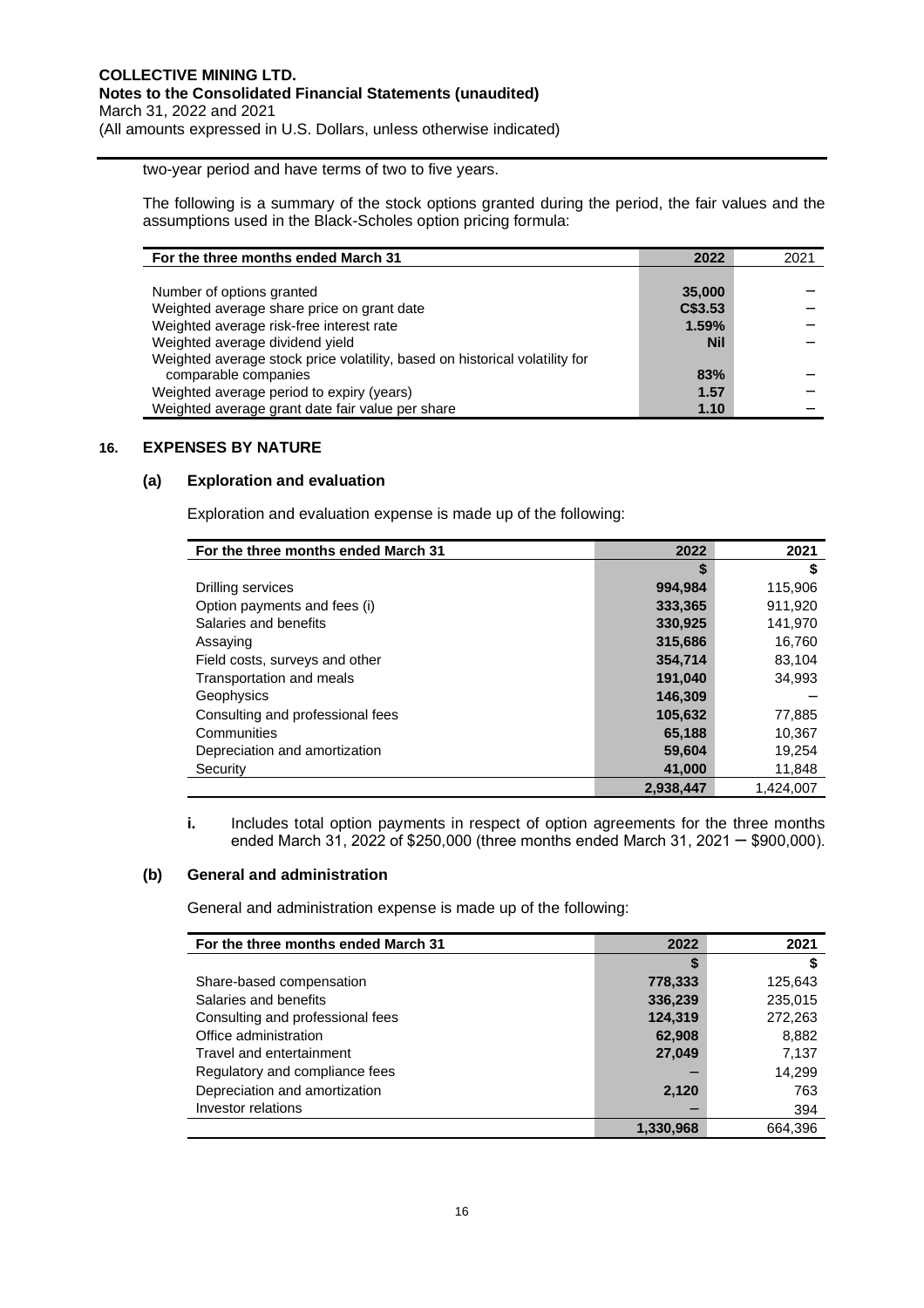## **(c) Finance costs**

Finance costs is made up of the following:

| For the three months ended March 31 | 2022  | 2021   |
|-------------------------------------|-------|--------|
|                                     |       |        |
| Interest accretion expense (i)      | 7.719 | 6,431  |
| Other expenses                      |       | 4.127  |
|                                     | 7.719 | 10,558 |

**i.** Interest accretion expense or amortization of the discount is in respect of the lease liability, also representing the interest portion of lease payments (See Note 9).

## **17. CASH FLOW INFORMATION**

## **(a) Operating Activities**

Net changes in working capital items:

| For the three months ended March 31       | 2022       | 2021    |
|-------------------------------------------|------------|---------|
|                                           |            |         |
| Receivables and prepaid expenses          | (216, 867) | 292.468 |
| Inventories                               |            | (4,618) |
| Accounts payables and accrued liabilities | (317,900)  | 706,611 |
|                                           | (534, 767) | 994.461 |

## **(b) Financing Activities**

Loan and related party payables:

As at March 31, 2021 and December 31, 2020, the balance on a loan from a third party was \$36,450 (COP136,210) and \$76,477(COP262,507), respectively.

In addition, the balance of the related party payables as at December 31, 2020 (Note 10(a)) was settled in full during the three months ended March 31, 2021.

## **18. COMMITMENTS, OPTION AGREEMENTS AND CONTINGENCIES**

## **Commitments**

As at March 31, 2022, the Company had the following contractual commitments and obligations:

|                                   | Less than |           |             | After 5 |
|-----------------------------------|-----------|-----------|-------------|---------|
|                                   | Total     | 1 Year    | Years $2-5$ | Years   |
|                                   | S         |           |             |         |
| Other lease commitments (a)       | 48,084    | 48.084    |             |         |
| Social and governance commitments | 106,719   | 106.719   |             |         |
| Service contracts (b)             | 2.164.007 | 2.164.007 |             |         |
|                                   | 2,318,810 | 2,318,810 | -           |         |

**(a)** Lease liability commitments represent contractual lease payments payable over future periods in respect of lease liabilities recognized.

**(b)** Service contracts represent commitments in respect of drilling.

## **Option Agreements**

The Company has the option to terminate its option agreements at any time. Future expenditures are therefore dependent on the success of exploration and development programs and a decision